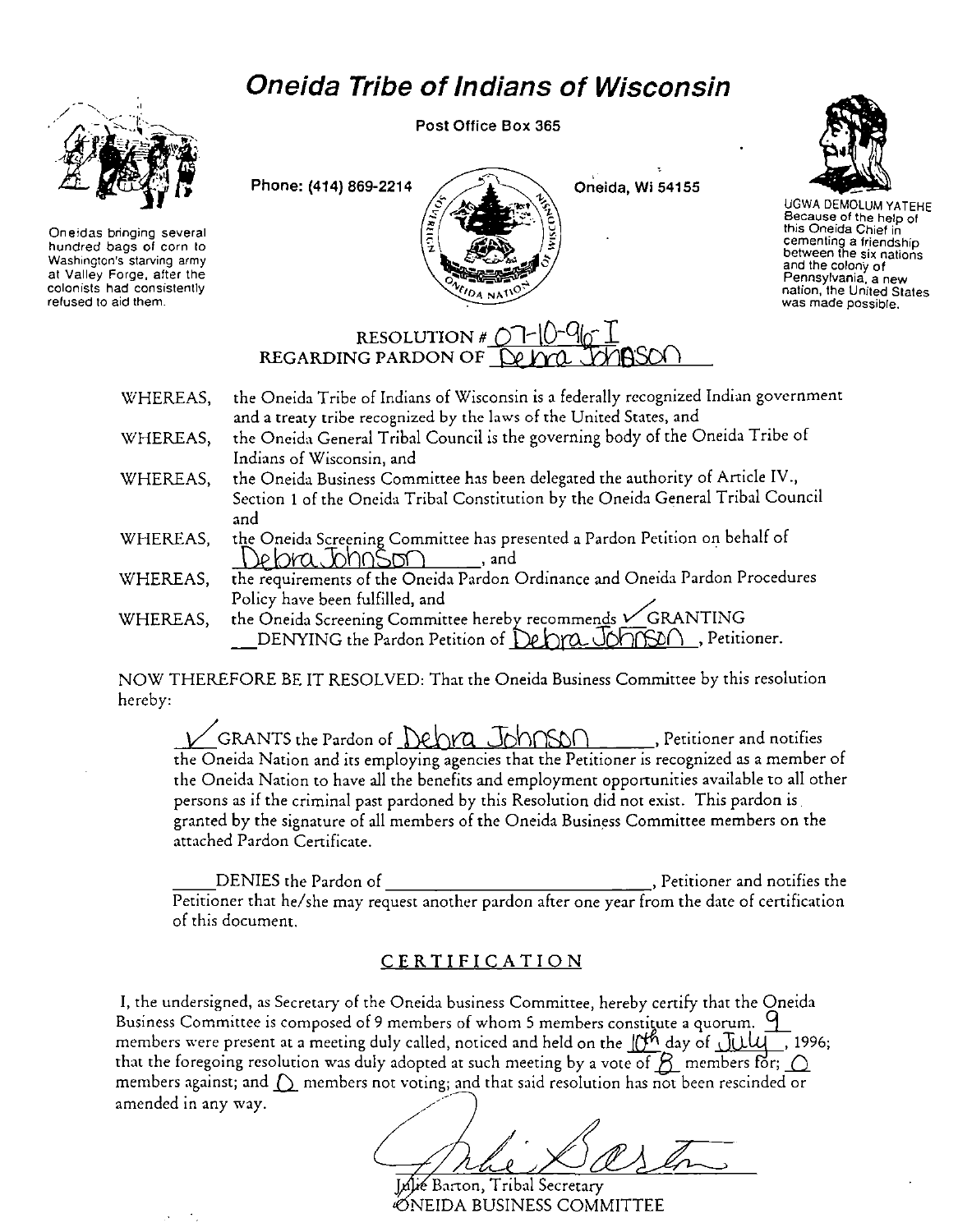## **Oneida Tribe of Indians of Wisconsin**



**Oneidas bringing several hundred bags of corn** *to*  **Washington's starving army at Valley Forge, after the colonists had consistently refused to aid them.** 

Post Office Box 365

Phone: (414) 869-2214  $\bigcup$   $\bigcup$   $\bigcup$  Oneida, Wi 54155



UGWA OEMOLUM YATEHE **Because of the help of this Oneida Chief in cementing a frie,1dship between the six nations and the colony of Pennsylvania, a new nation, the United States was made possible.** 

July 10, 1996

Dear Tribal Member:

On behalf of the Oneida Tribe, I would like to take this opportunity to congratulate you on being awarded a pardon. It is our hope that you will continue your efforts in maintaining a positive lifestyle as a role model for our community.

I would also like to remind you that the pardon you have received pertains to those past offenses which existed at the time you *applied* for the pardon. Please remember that any violation which occurs after this date may again effect your eligibility to remain employed within the Gaming operations of the Oneida Tribe. If you happen to violate any law which would make you ineligible for employment or continued employment, then you will no longer be permitted to work within the Oneida Tribe's Gaming operation (per Tribal policy and procedures).

In closing, I again say CONGRATULATIONS on your pardon and wish you the best in your future endeavors.

Sincerely,

eborshd. Woxtator

Deborah J. Doxtater, Chairwoman ONEIDA TRIBE OF INDIANS OF INDIANS OF WISCONSIN